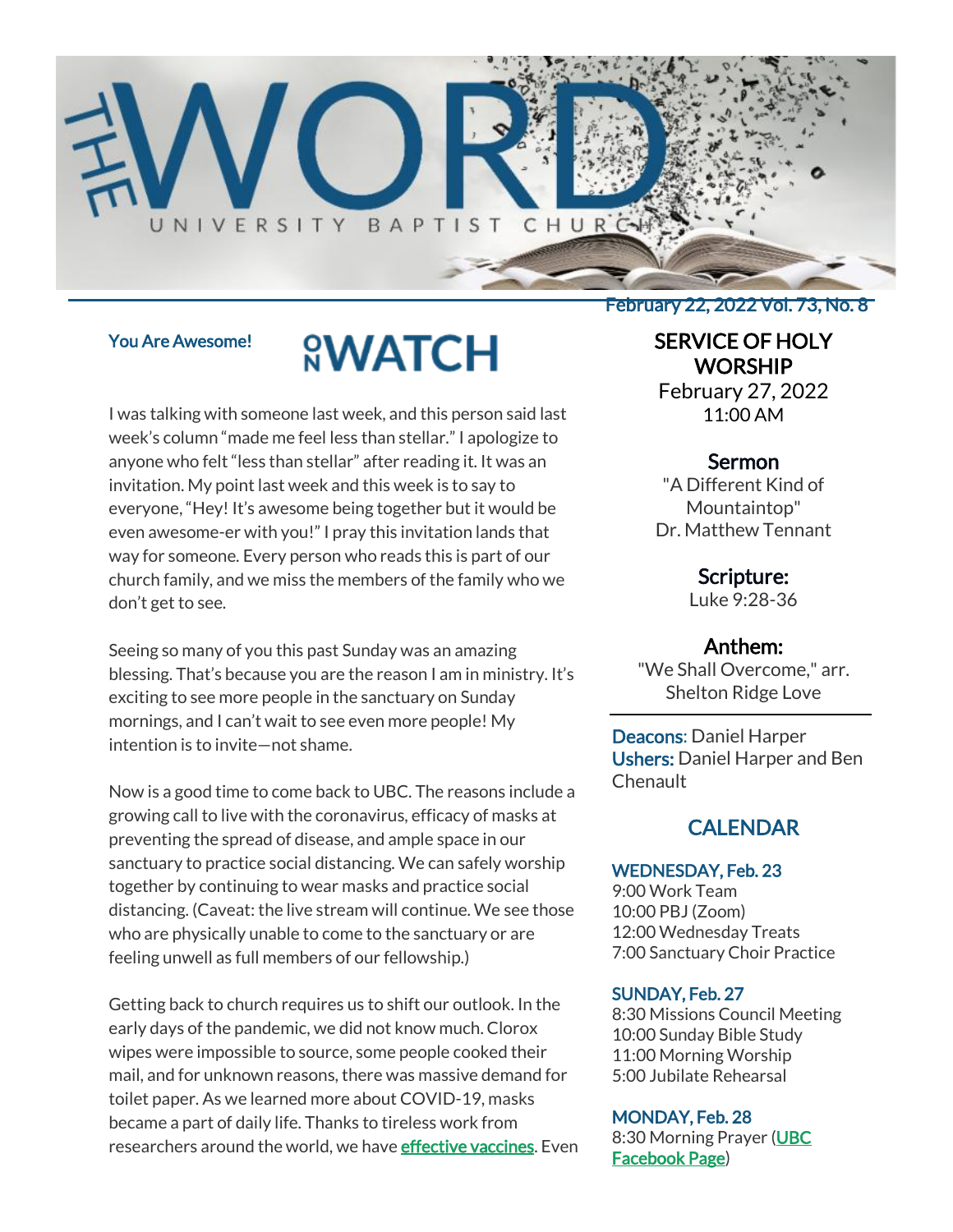though they remain high, **according to the CDC**, Charlottesville's case numbers are down 40% in the last 7 days.

When we look around, we see people regathering. **[Austria,](https://www.reuters.com/business/healthcare-pharmaceuticals/austria-lift-most-covid-19-restrictions-by-march-5-2022-02-16/) [England,](https://www.pbs.org/newshour/world/boris-johnson-lifts-remaining-covid-restrictions-in-england) [Germany,](https://www.aljazeera.com/news/2022/2/16/germany-to-ease-coronavirus-curbs-will-lift-more-rules-in-march) Switzerland**, and more are [lifting](https://www.cnn.com/2022/02/19/us/covid-mandates-vaccine-indoor-dining/index.html) covid restrictions. A number of states are also *lifting* [their restrictions.](https://www.cnn.com/2022/02/19/us/covid-mandates-vaccine-indoor-dining/index.html) Closer to home, some groups in Virginia, including churches, have been gathering, singing, praying, and worshiping together for months. While we don't want to follow anecdotal evidence or take our cues from super-spreader groups, the tide is changing.

There are good reasons to come back to the sanctuary if you can. We have a quality live stream and dedicated group of volunteers bringing the service to Facebook and YouTube, and we appreciate them. Yet, we miss things when we only worship online. People have informal conversations in the aisles before and after worship. You might see someone who you haven't seen in a long time and get the chance to catch up with one another. Even waving at someone across the sanctuary can be a meaningful connection. Being in the sanctuary brings many blessings—seeing the stained glass, hearing the live sound of the pipe organ, joining laughter at a joke (whether intentional or not), and more.

Although now seems like a good time, not everyone might feel that way. There are no concrete changes indicating this moment is better than next week or next month. For those who are still working through living with the coronavirus, we love seeing your comments on the live stream. Keep engaging. When the time is right for you, we look forward to seeing you.

10:30 Bible Reading Group [\(Zoom\)](https://us02web.zoom.us/j/85381408096?pwd=MzdkVG9JZ2x0M2JFK01KNlNjSWtqUT09) TUESDAY, Mar. 1

9:30 Staff Meeting 7:00 Kittle Colvin Trail (Zoom)

For our most up-to-date calendar, [click here.](https://universitybaptist.org/calendar/)

# Prayer Needs

Sympathy to Alba and Pam Beasley after the death of Pam's mother, Dotty Blevins, on February 8.



# **HAPPY BIRTHDAY!!**

Join us in wishing some of our church family a Happy Birthday this week! **March 3:** Martha Ballenger **March 5:** Tom Leland **March 8:** Gerald Brown **March 9:** Ewing Minor

I hope to see you soon. Peace, Matt

# **M** Corner

# Super Bowl of Caring

In worship on Super Bowl of Carling Community In worship on Super Bowl Sunday, we heard a video with members of our youth group promoting the Souper Bowl of Caring. All proceeds support the Blue Ridge Area Food Bank. Many of you have responded to their invitation, and we've received \$285 so far. If you haven't yet had a chance to

contribute, it's not too late. You can mail a check to the church office or give online at [universitybaptist.org/give](http://universitybaptist.org/give)

It is a stark reminder of the brokenness of our world that we have neighbors who do not have enough to eat, even in a wealthy community in a wealthy nation. Our contributions to the food bank do not solve the problem, but we hope they will improve the lives of a few people for now. You will hear more this year from our deacons about another new initiative to address hunger locally. For now, though, we thank you for your support in the Souper Bowl of Caring.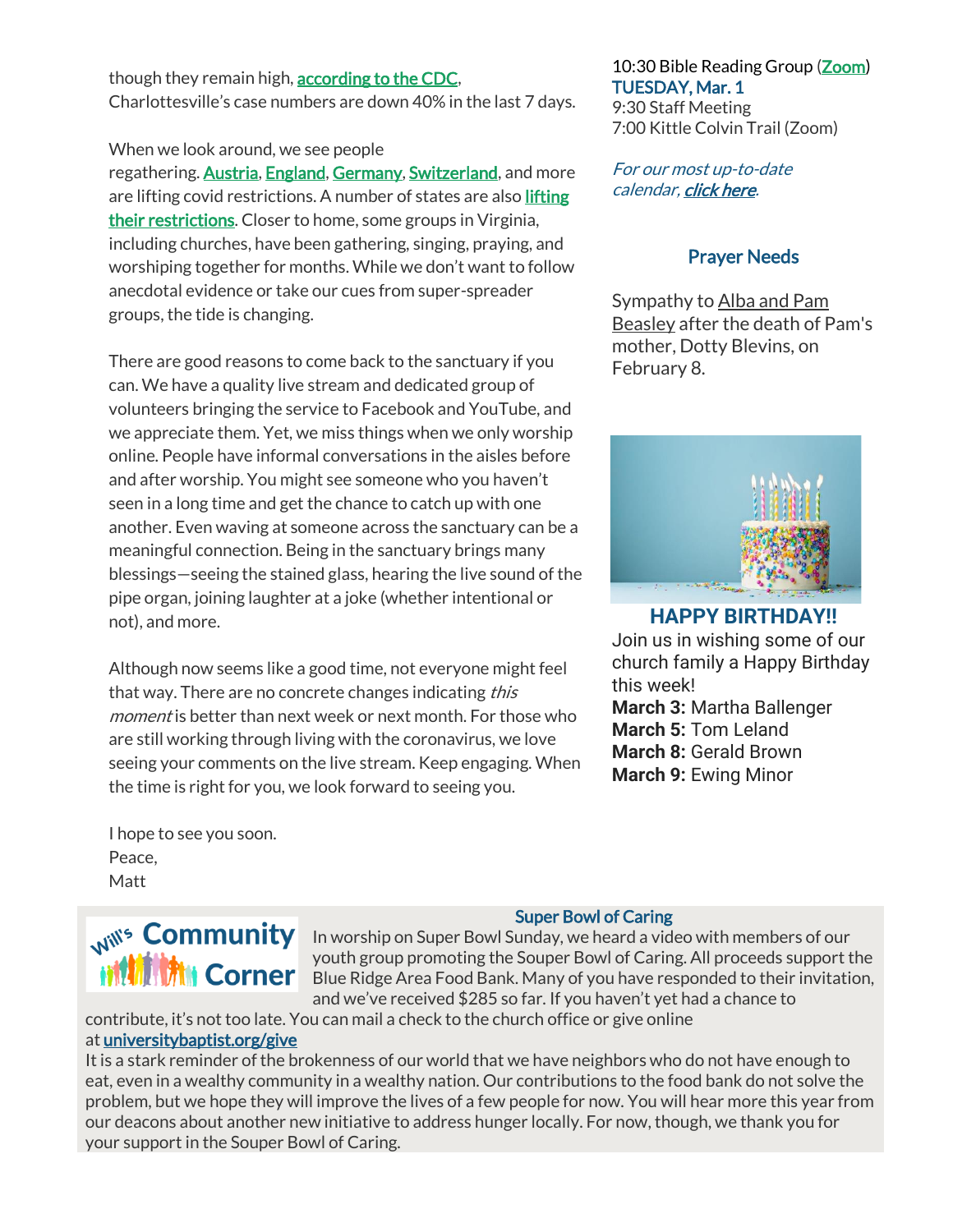

# Ash Wednesday Service

It seems almost unbelievable that it has been a whole year since our ministers were driving from home to home, visiting church members to impose ashes while standing on your front porches. This year, we will be offering the imposition of ashes on the front porch of the church from 7:30 to 9:00 AM and 12:00 to 2:00 PM, in addition to our Ash Wednesday service of worship that will take place at 6:00 PM. (Sanctuary Choir will rehearse at their usual 7:00 time after this service.)

# An Introduction to the Enneagram

On Saturday March 19 from 9 AM to 12 PM, University Baptist will hold a seminar to introduce the Enneagram personality system to our community. Both Rev. Fisk and Rev. Brown have found this system to be a dynamic growth tool in their own spiritual journeys, providing an opportunity to examine one's own experience of the world, and how our experiences mold and shape our relationships with God and with one another. This first encounter with the Enneagram in March will lay the groundwork for further discussion groups later in 2022.

## Bible Study Resuming

This Sunday, and throughout the month of February, we will resume a (slightly) shorter in-person study. Instead of a deep-dive Bible study, our focus will be more devotional. We will meet at 10am in the Fellowship Hall and conclude by 10:30 to reduce the risk of spreading covid by shortening the time we are together.

Our study for February will be the prophet, Micah. You can get the handout by clicking [here.](https://universitybaptist.org/wp-content/uploads/2022/02/Micah.pdf) Dr. Matthew Tennant will lead this study.

February 6 – Intro & Micah 1 February 13 – Micah 2-3 February 20 – Micah 4-5 February 27 – Micah 6-7

To enhance conversations among the participants, we will not offer an online option. For those who are unable to attend but still want to join a group, the Open Minds class does offer a hybrid option. Contact Debra Bryant or Ed Lowry for details. If you have any questions, please contact Dr. Tennant.

#### Voces Laetae!

#### A NEW Vocal Ensemble for Youth Ages 14-19

Voces Laetae! will rehearse on Tuesday evenings from 7:00-9:00 PM beginning February 22, 2022, with culminating concerts to be given in May 2022. There is no participation fee. CDC masking guidelines will be followed. Further questions may be sent to **voceslaetae@gmail.com**.

#### 2022 Missions Discretionary Fund

Thank you for entrusting the Missions Council with a discretionary fund that we can use to address needs that arise during the year. In the past three years almost 80% of the discretionary fund has been designated to address needs for various organizations right here in the Charlottesville area. Earlier this month, we were made aware of a particular need for The Bridge Ministry to raise support for their participants. The Bridge is a community service ministry that works with troubled, incarcerated, and newly released men by helping them get back into their community to live productive lives. The Bridge provides a proven program for personal growth, gaining life management skills, and job training to help these men become productive members of society. The executive director, William Washington, preached at UBC on February 2, 2020, and if you would like to watch his sermon, click [here.](https://youtu.be/_3V9YZ_qXC0?t=2317) The Missions Council voted to send \$500 to the Bridge.

Writing Leave for Senior Minister